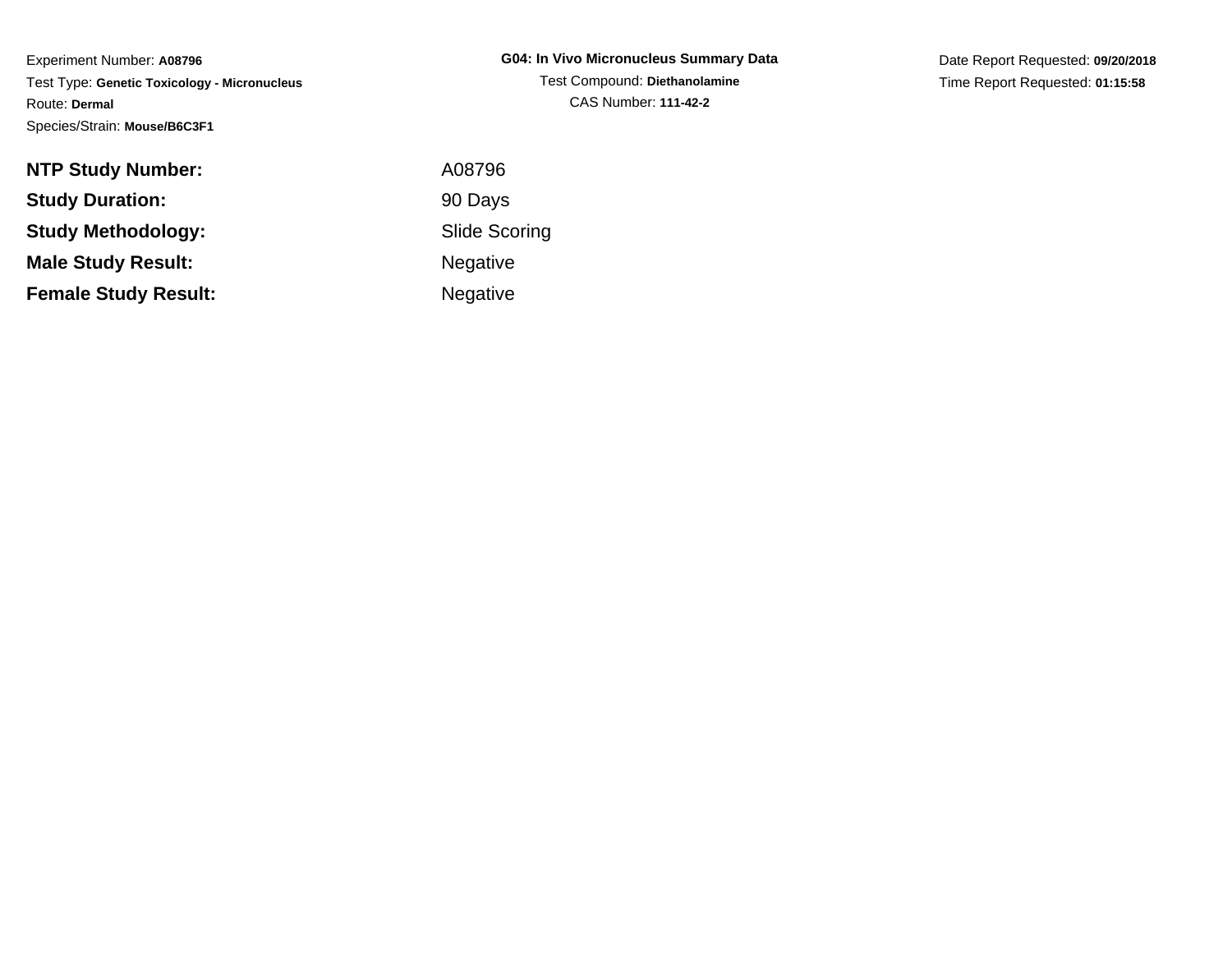| Tissue: Blood; Sex: Male; Number of Treatments: 65; Time interval between final treatment and cell sampling: 24 h |    |                    |             |  |  |  |
|-------------------------------------------------------------------------------------------------------------------|----|--------------------|-------------|--|--|--|
|                                                                                                                   |    | <b>MN NCE/1000</b> |             |  |  |  |
| Dose (mg/kg)                                                                                                      | N  | Mean $\pm$ SEM     | p-Value     |  |  |  |
| Vehicle Control <sup>1</sup>                                                                                      | 10 | $1.36 \pm 0.15$    |             |  |  |  |
| 80.0                                                                                                              | 10 | $1.38 \pm 0.17$    | 0.4654      |  |  |  |
| 160.0                                                                                                             | 9  | $1.44 \pm 0.13$    | 0.3697      |  |  |  |
| 320.0                                                                                                             | 9  | $1.09 \pm 0.13$    | 0.9009      |  |  |  |
| 630.0                                                                                                             | 10 | $1.06 \pm 0.16$    | 0.9330      |  |  |  |
| 1250.0                                                                                                            | 8  | $0.81 \pm 0.10$    | 0.9968      |  |  |  |
| Trend p-Value                                                                                                     |    | 1.0000             |             |  |  |  |
| Positive Control <sup>2</sup>                                                                                     | 3  | $18.62 \pm 2.43$   | $< 0.001$ * |  |  |  |
| <b>Trial Summary: Negative</b>                                                                                    |    |                    |             |  |  |  |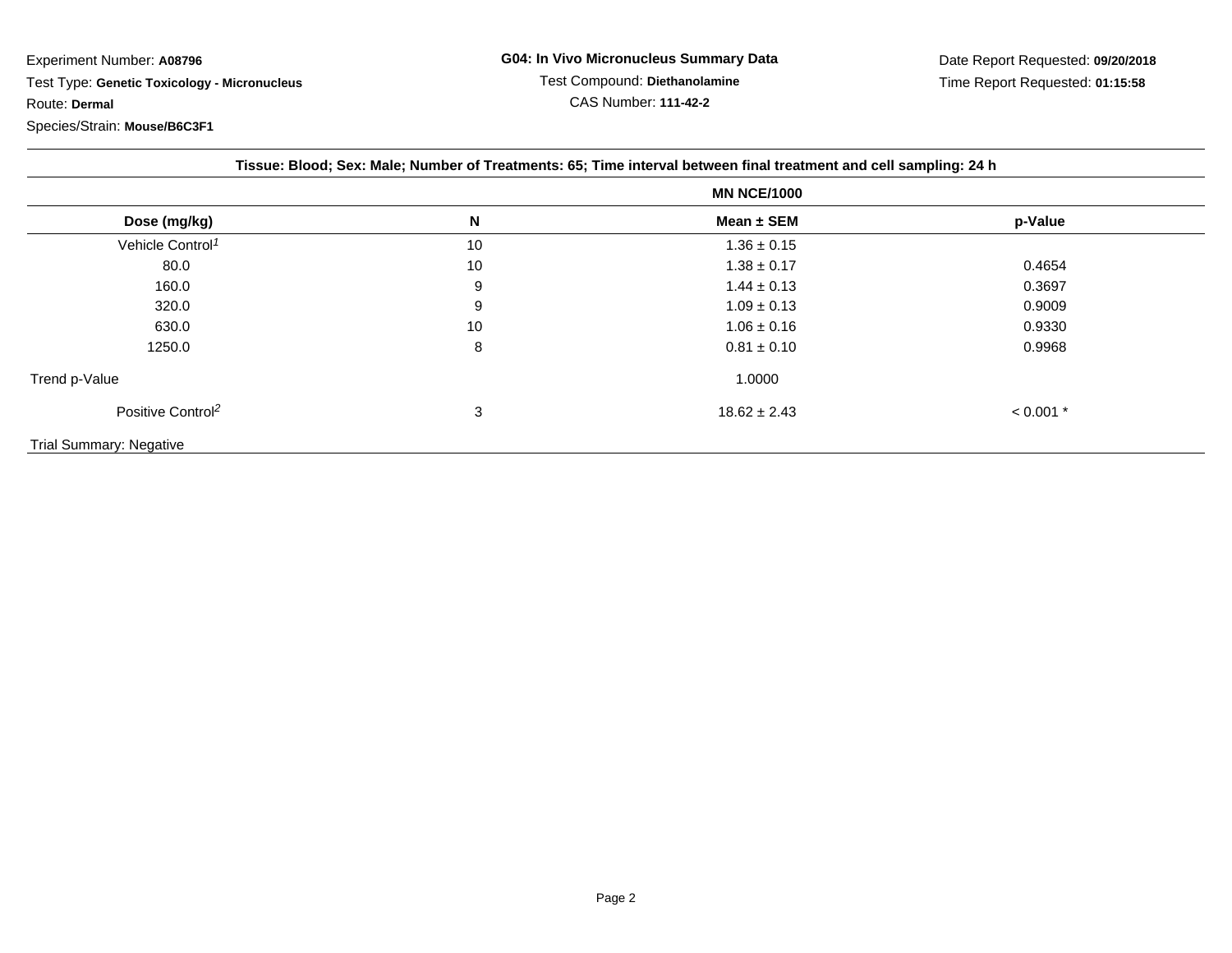|  |  |  | Tissue: Blood; Sex: Female; Number of Treatments: 65; Time interval between final treatment and cell sampling: 24 h |  |  |
|--|--|--|---------------------------------------------------------------------------------------------------------------------|--|--|
|  |  |  |                                                                                                                     |  |  |

|                              |    | <b>MN NCE/1000</b> |         |  |
|------------------------------|----|--------------------|---------|--|
| Dose (mg/kg)                 | N  | Mean ± SEM         | p-Value |  |
| Vehicle Control <sup>1</sup> | 10 | $0.82 \pm 0.11$    |         |  |
| 80.0                         | 10 | $0.79 \pm 0.08$    | 0.6003  |  |
| 160.0                        | 10 | $0.81 \pm 0.07$    | 0.5543  |  |
| 320.0                        | 10 | $0.73 \pm 0.06$    | 0.7664  |  |
| 630.0                        | 10 | $0.71 \pm 0.12$    | 0.8215  |  |
| 1250.0                       | 5  | $0.71 \pm 0.14$    | 0.7763  |  |
| Trend p-Value                |    | 0.8470             |         |  |

## Trial Summary: Negative